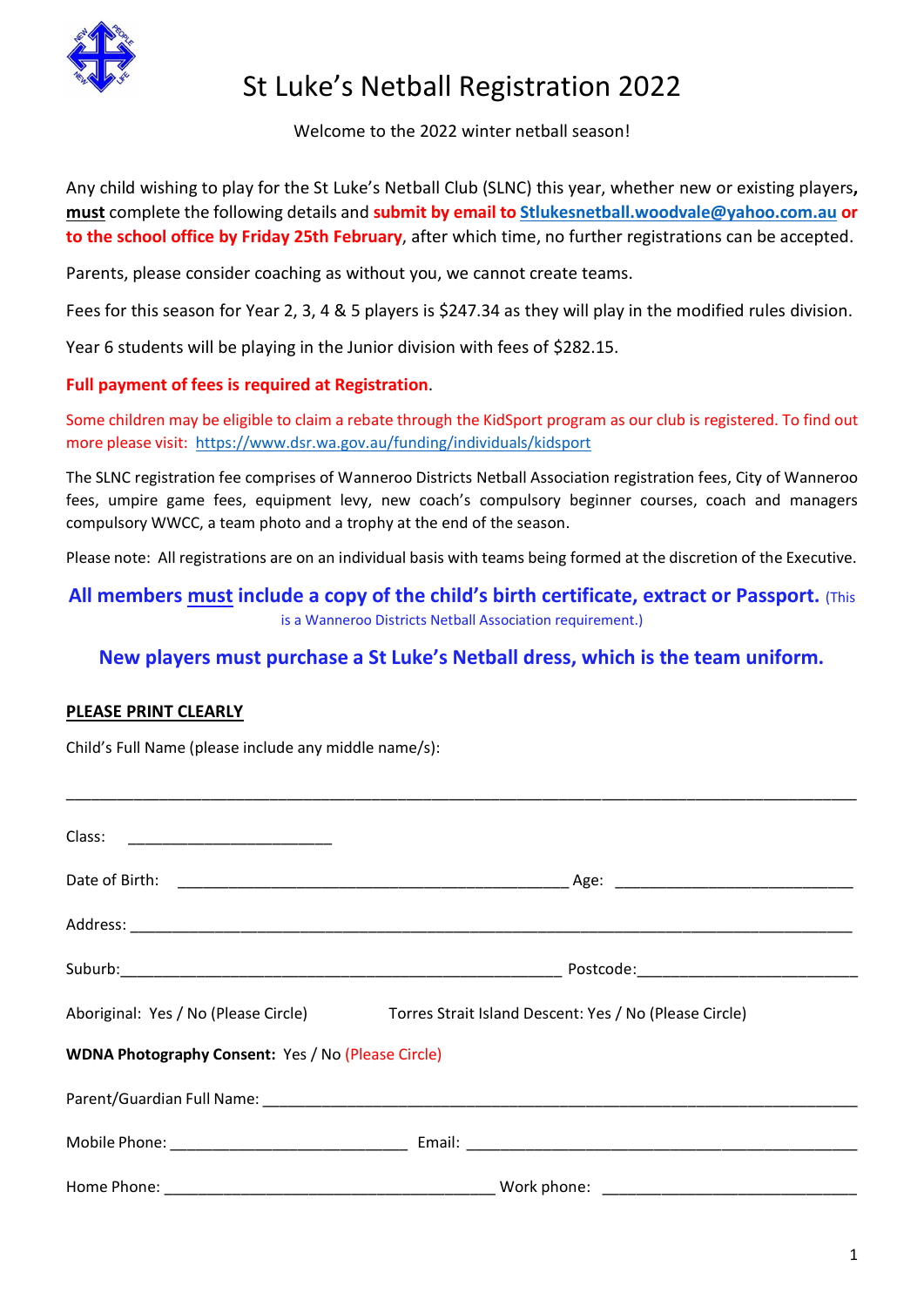Next of Kin/Emergency Contact (in the event Parent/Guardian is unable to be reached):

Name: which is a set of the contact mobile phone number:

Please advise of any known allergies or medical condition/s:-

**I would like to Coach/Manager this year if there is a position available:**  $\blacksquare$ 

# **IMPORTANT**

All players from will need to register online through the Play HQ portal. This will register them to be able to play at WDNA.

\_\_\_\_\_\_\_\_\_\_\_\_\_\_\_\_\_\_\_\_\_\_\_\_\_\_\_\_\_\_\_\_\_\_\_\_\_\_\_\_\_\_\_\_\_\_\_\_\_\_\_\_\_\_\_\_\_\_\_\_\_\_\_\_\_\_\_\_\_\_\_\_\_\_\_\_\_\_\_\_\_\_\_\_\_\_\_\_\_\_\_\_\_

You will receive an email from the St Luke's Netball club with a link to the page you will need to fill out which will finalise your child's registration. We cannot register your child without this online from being completed, so your prompt action would be greatly appreciated.

**I have read and fully understand the St Luke's Netball Club Player Agreement which I have signed and is attached to this registration form.** 

| Parent/Guardian Signature: | Date |
|----------------------------|------|
|                            |      |

For any further information please e-mail: [Stlukesnetball.woodvale@yahoo.com.au](mailto:Stlukesnetball.woodvale@yahoo.com.au)

#### **Please note, this registration form must accompany: -**

- **1. A signed SLNC Player Agreement,**
- **2. Payment for registration –** *Please ticket which option you have chosen:*
	- **Cash (exact amount please)**
	- **Cheque**
	- **Direct bank deposit. Details for our bank account are: Account Name: St Luke's Netball Club**

**BSB: 306-105 Account Number: 4188355**

**Please reference your child's surname.**

### **3. KIDSPORT VOUCHER NUMBER (If applicable): \_\_\_\_\_\_\_\_\_\_\_\_\_\_\_\_\_\_\_\_\_\_\_\_\_\_\_\_\_\_\_\_\_\_\_\_\_\_\_\_\_**